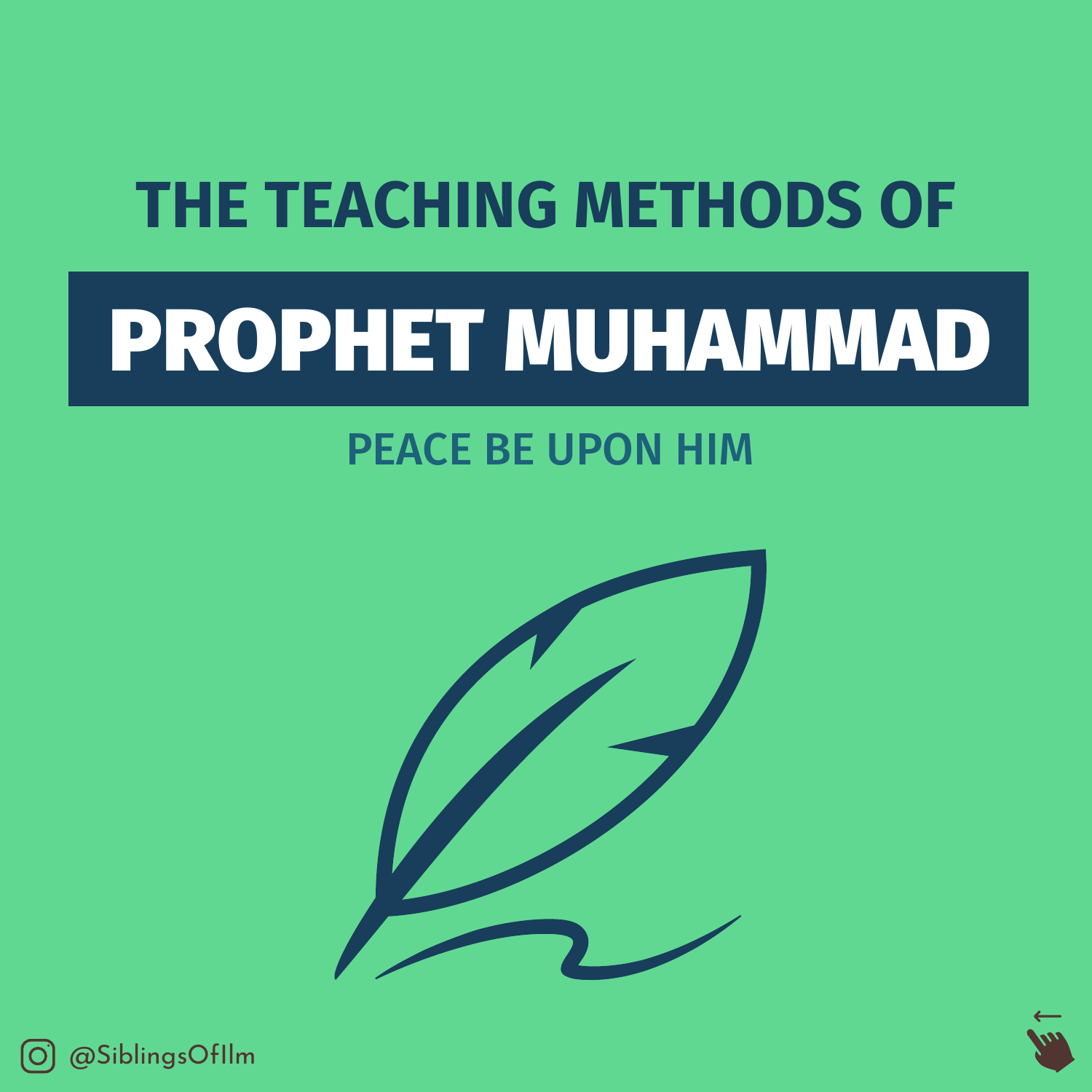### PROPHET MUHAMMAD

PEACE BE UPON HIM

## **LE BY LITT**



*The Prophet (peace be upon him) taught the religious rulings little by little. The Prophet (peace be upon him) would explain the most important of matters first followed by the lesser important matters. The Prophet (peace be upon him) did so in order for the information to be easily understood and memorised by the listeners.*



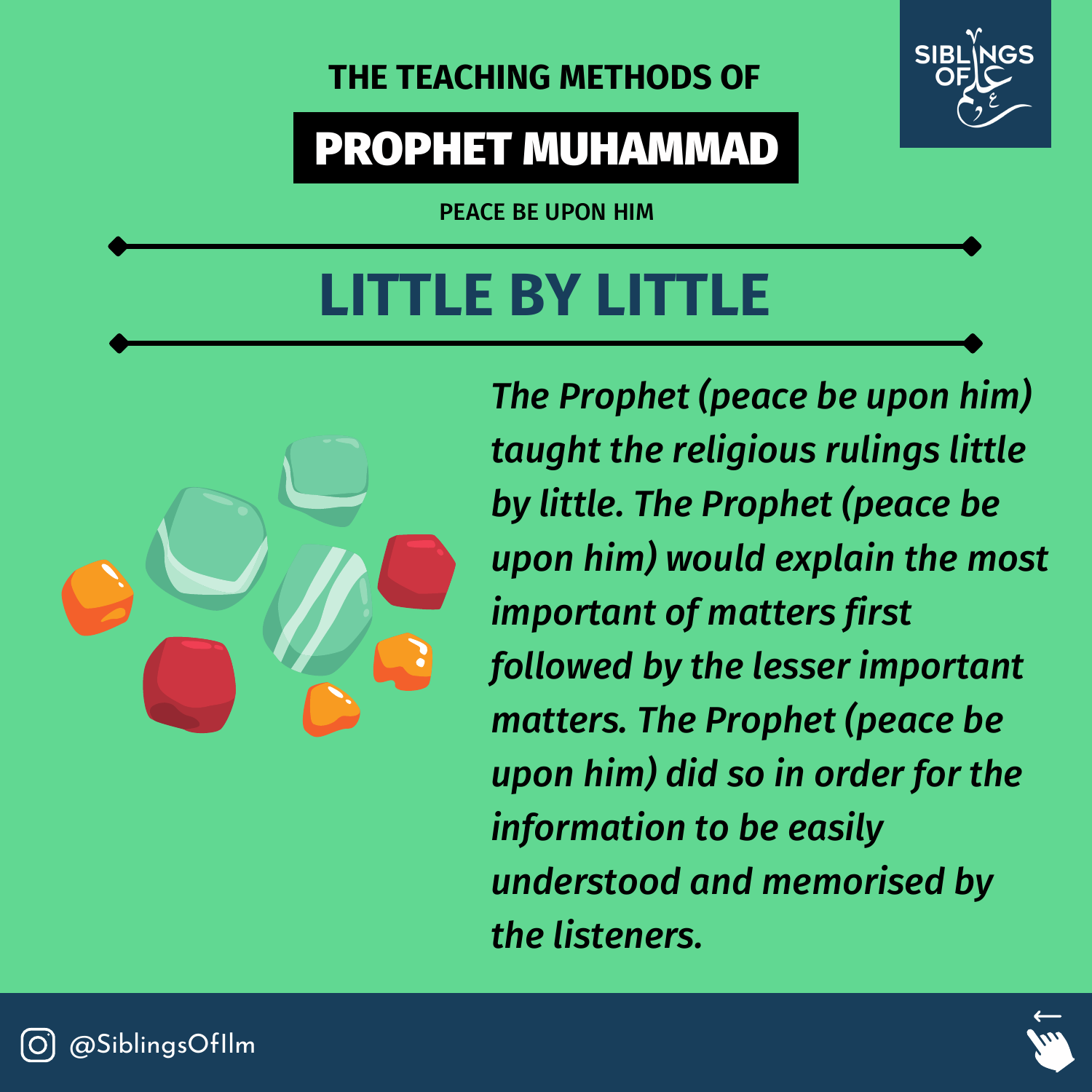

### PROPHET MUHAMMAD

PEACE BE UPON HIM

## **DRAWINGS/DIAGRAMS**



*In one instance, the Prophet (peace be upon him) drew a square and then drew a line in the middle of it and let it extend outside the square and then drew several small lines attached to that central line. Thereafter said: This is the human being, and this, (the square) is his lease of life, encircles him from all sides (or has encircled him), and this (line), which is outside (the square), is his hope, and these small lines are the calamities and troubles (which may befall him), and if one misses him, another will snap (i.e. overtake) him, and if the other misses him, a third will snap (i.e. overtake) him. [Bukhari]*



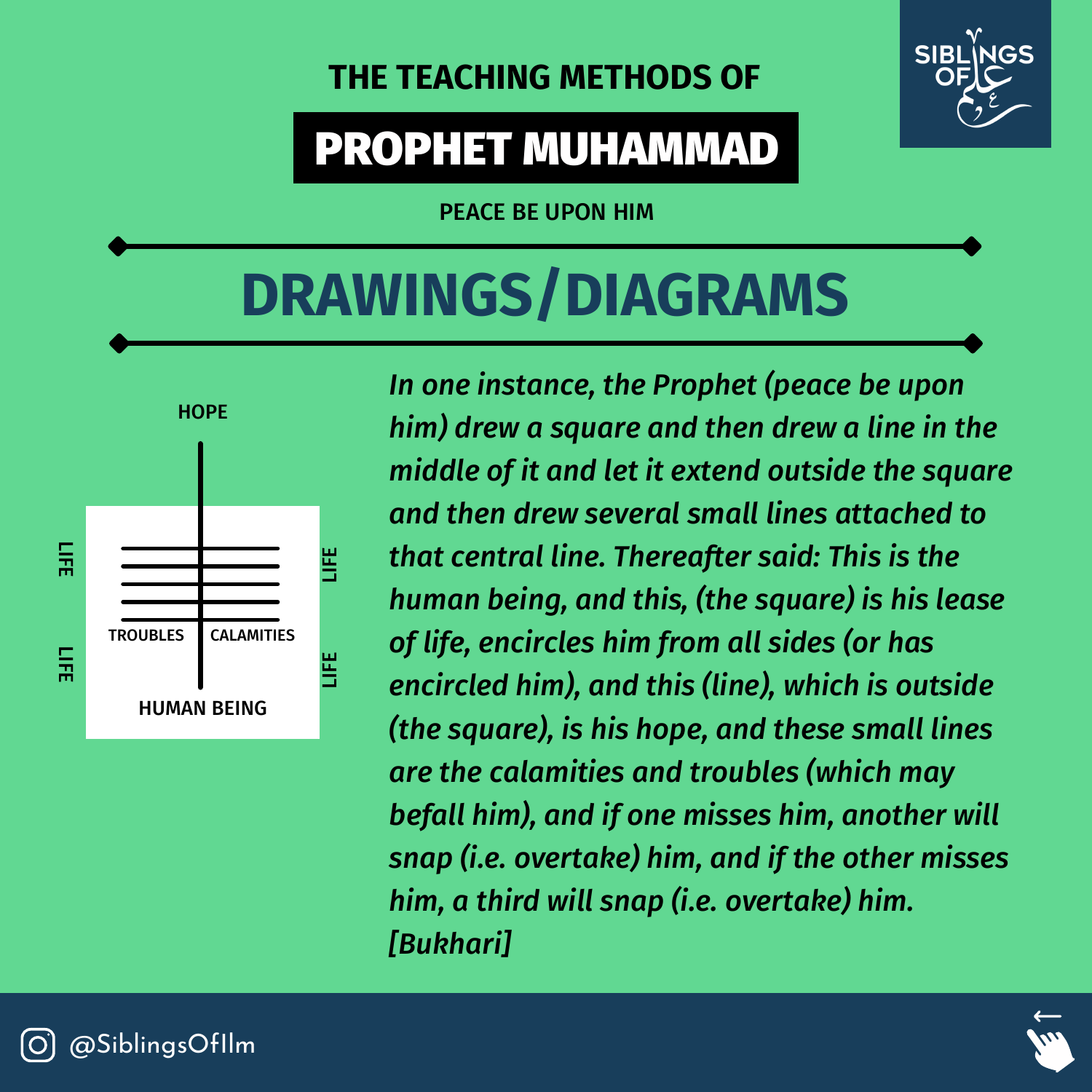### PROPHET MUHAMMAD

PEACE BE UPON HIM

## **BEING CONCISE**

*The Prophet (peace be upon him), when teaching his companions, was considerate of their time and readiness to receive his advice and learn from him. By being brief and reasonable, the Prophet (peace be upon him) avoided bringing boredom to his companions (may Allah be pleased with them all).*





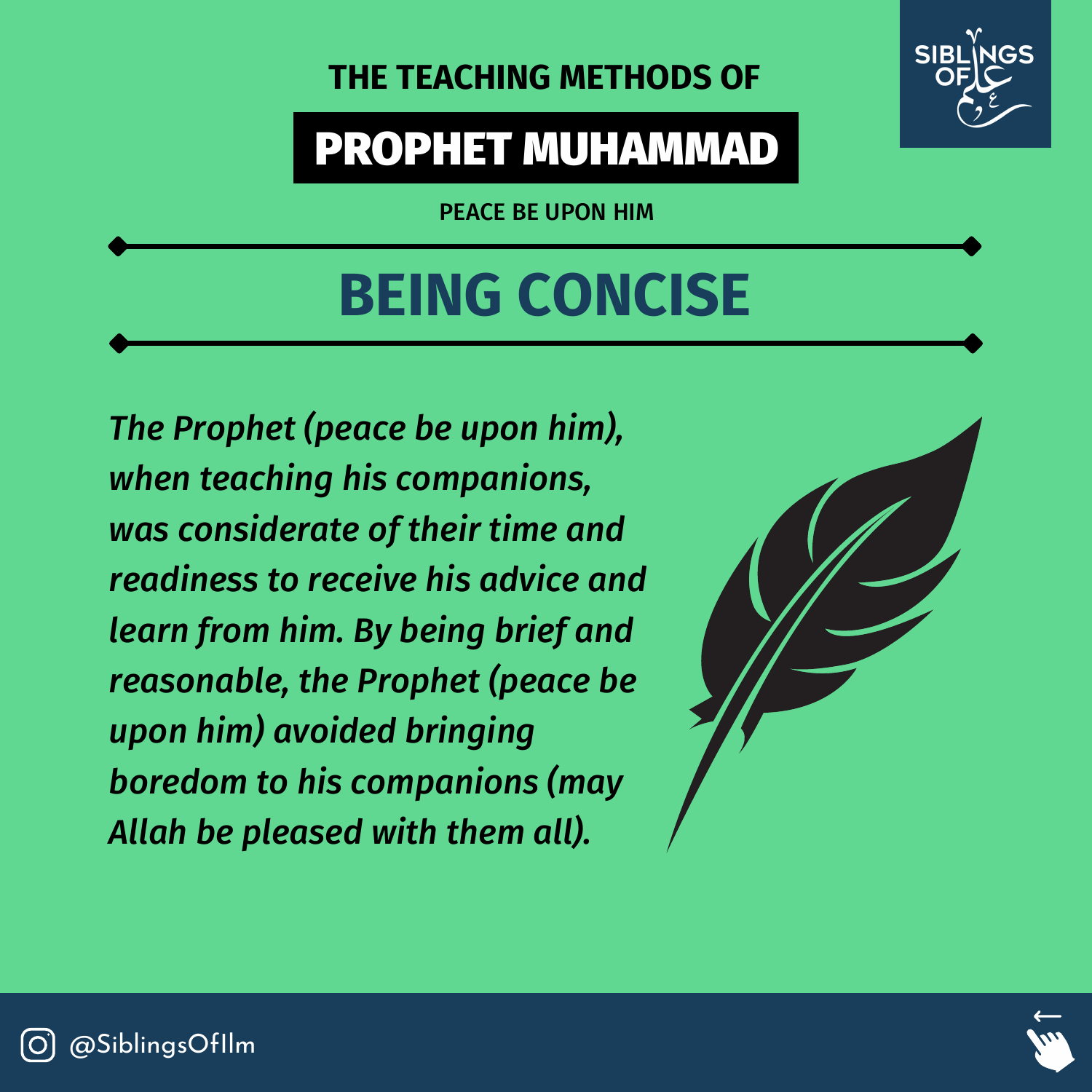

### PROPHET MUHAMMAD

PEACE BE UPON HIM

## **STORIES AND HISTORY**



*The Prophet (peace be upon him) would frequently teach his companions by narrating stories and events to them of the previous nations. This would give the best results in guiding his audience and would gain the interest and attention of the companions (may Allah be pleased with them all).*



@SiblingsOfIlm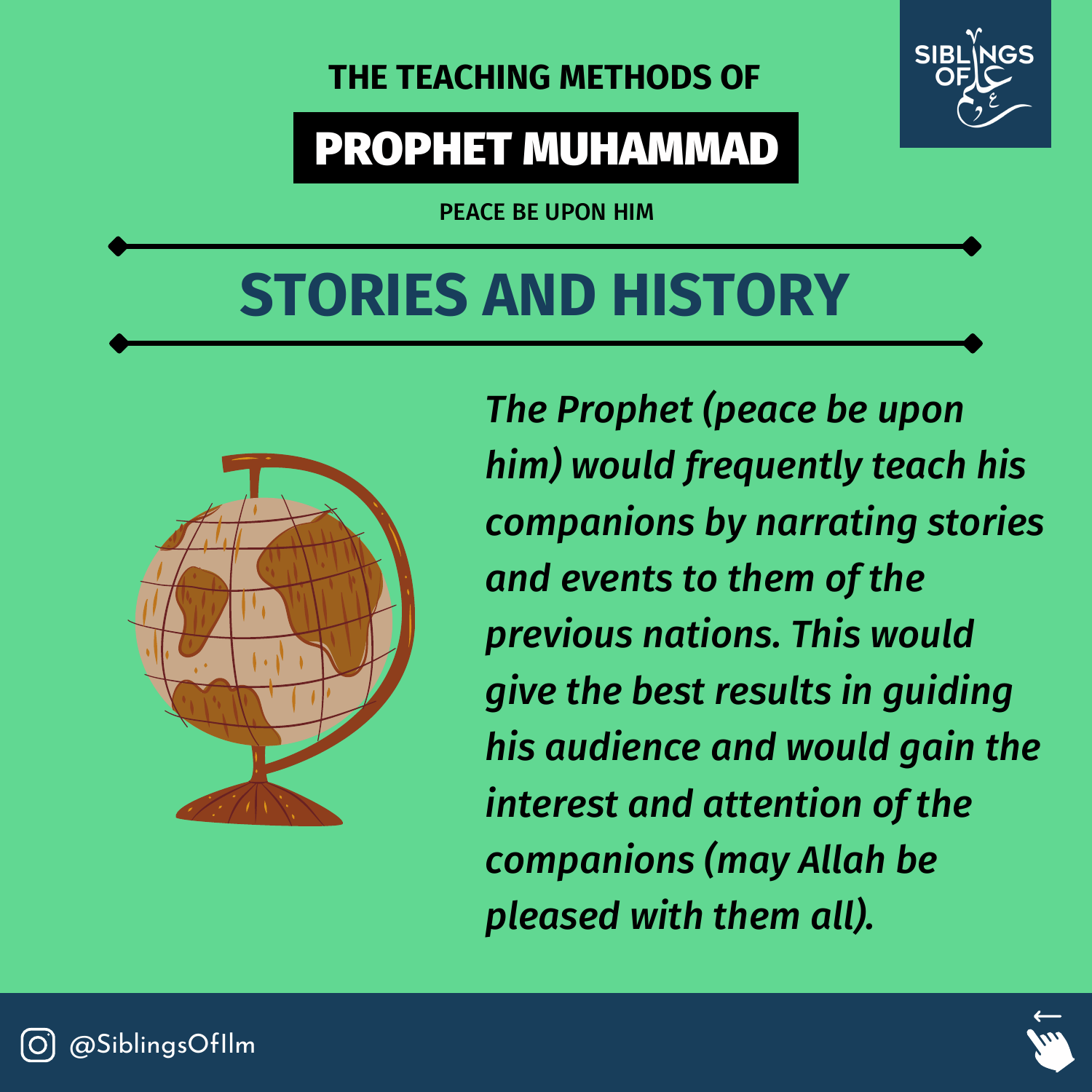

### PROPHET MUHAMMAD

PEACE BE UPON HIM

## **QUESTIONS & ANSWERS**



*The companions would ask questions to the Prophet (peace be upon him) about various subjects that they wanted to learn. The Prophet Muhammad encouraged companions to ask questions as we find the ahadith such as: "Verily, the only cure for ignorance is to ask questions. "*



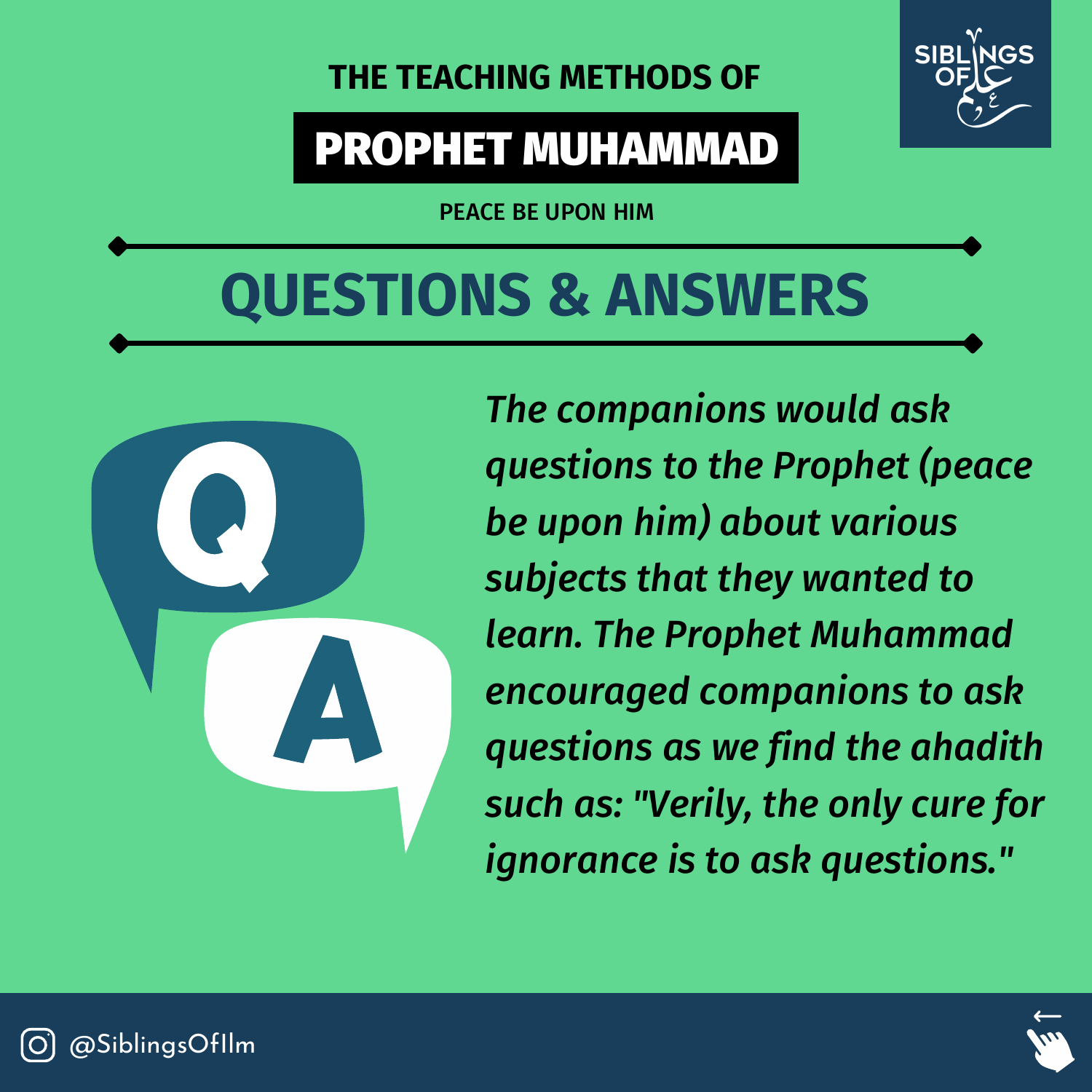### PROPHET MUHAMMAD

PEACE BE UPON HIM

## **REFERRING TO OTHERS**

*The Prophet (peace be upon him), at times, would refer a question to one of his companions to train them in addressing and answering similar issues.*